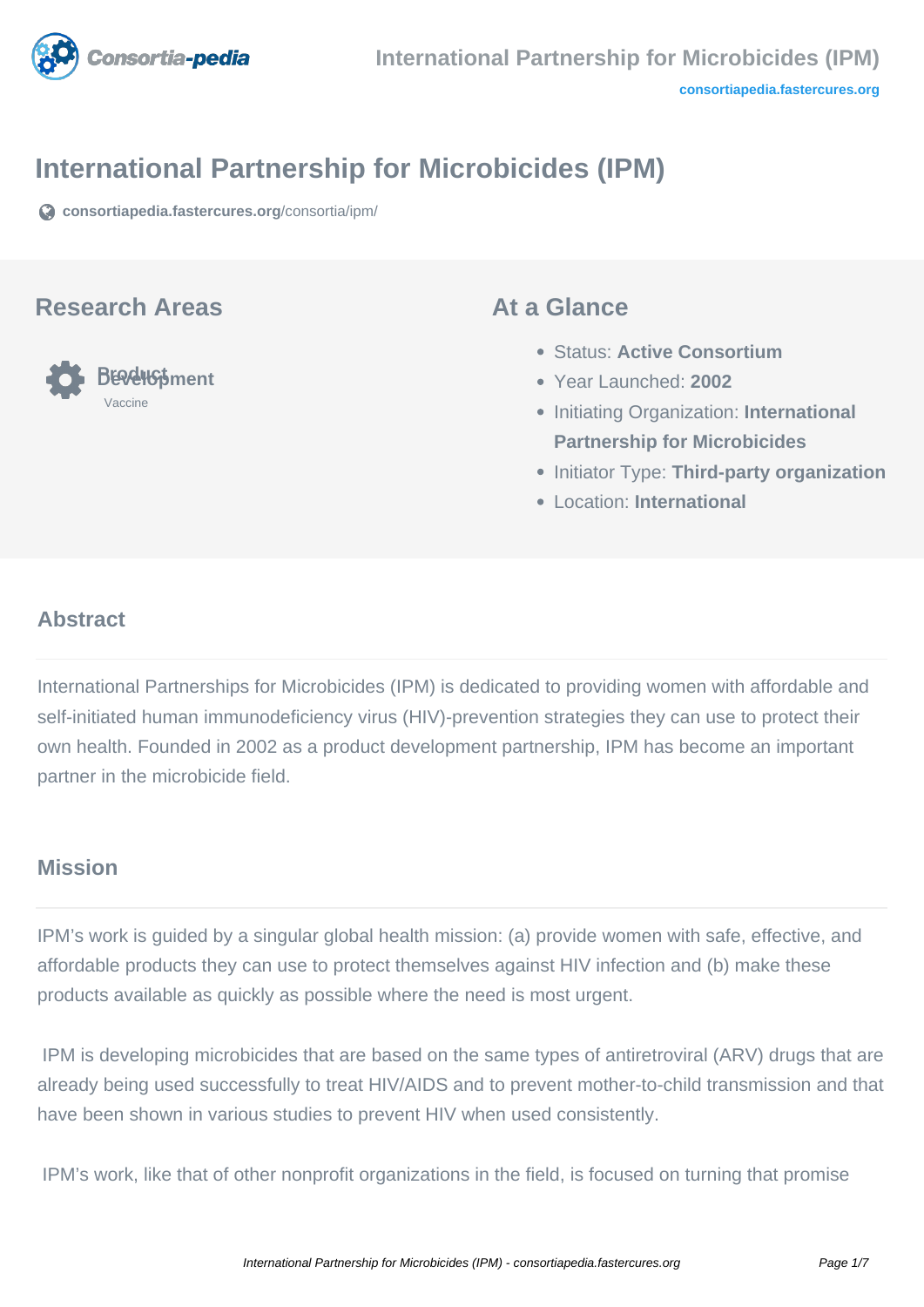

into a scientific reality.

# **Consortium History**

2002: IPM founded

## **Structure & Governance**

IPM's Board of Directors (BOD) oversees the organization's strategic planning, operations, and finances.

 Board members have extensive experience in public health, HIV prevention, pharmaceutical development, economic development, healthcare financing, and government operations in developing and developed countries.

 The current Board consists of 12 members, representing countries in Africa, Asia, Europe, and North America, who work in academia, government, and the for-profit and nonprofit private sectors. Each member serves on a volunteer basis for three-year terms. IPM's chief executive officer serves as an ex officio nonvoting member of the Board.

 IPM's Scientific Advisory Board (SAB) was created in 2002 to provide ongoing, high-level, scientific advice to IPM's staff and BOD. The scientific agenda is based on a set of decision-making criteria first approved by the SAB in 2003. The original SAB did not meet regularly, but IPM established an Executive Committee of its SAB to convene annually, beginning in 2006. In 2009, the SAB created two subcommittees, with ad hoc subcommittees to be formed if product development and clinical activities and timelines require more defined expert discussion. The SAB consists of members with expertise in drug development, HIV and ARV science, microbicide development, clinical evaluation, delivery system expertise, regulatory knowledge, and other relevant areas.

 IPM's BOD reviews, approves, and updates, as needed, the "Terms of Reference for the SAB" and is consulted on SAB composition and leadership.

 IPM is committed to conducting its work in an ethical manner. IPM's Foreign Corrupt Practices Act Policy can be found on its website.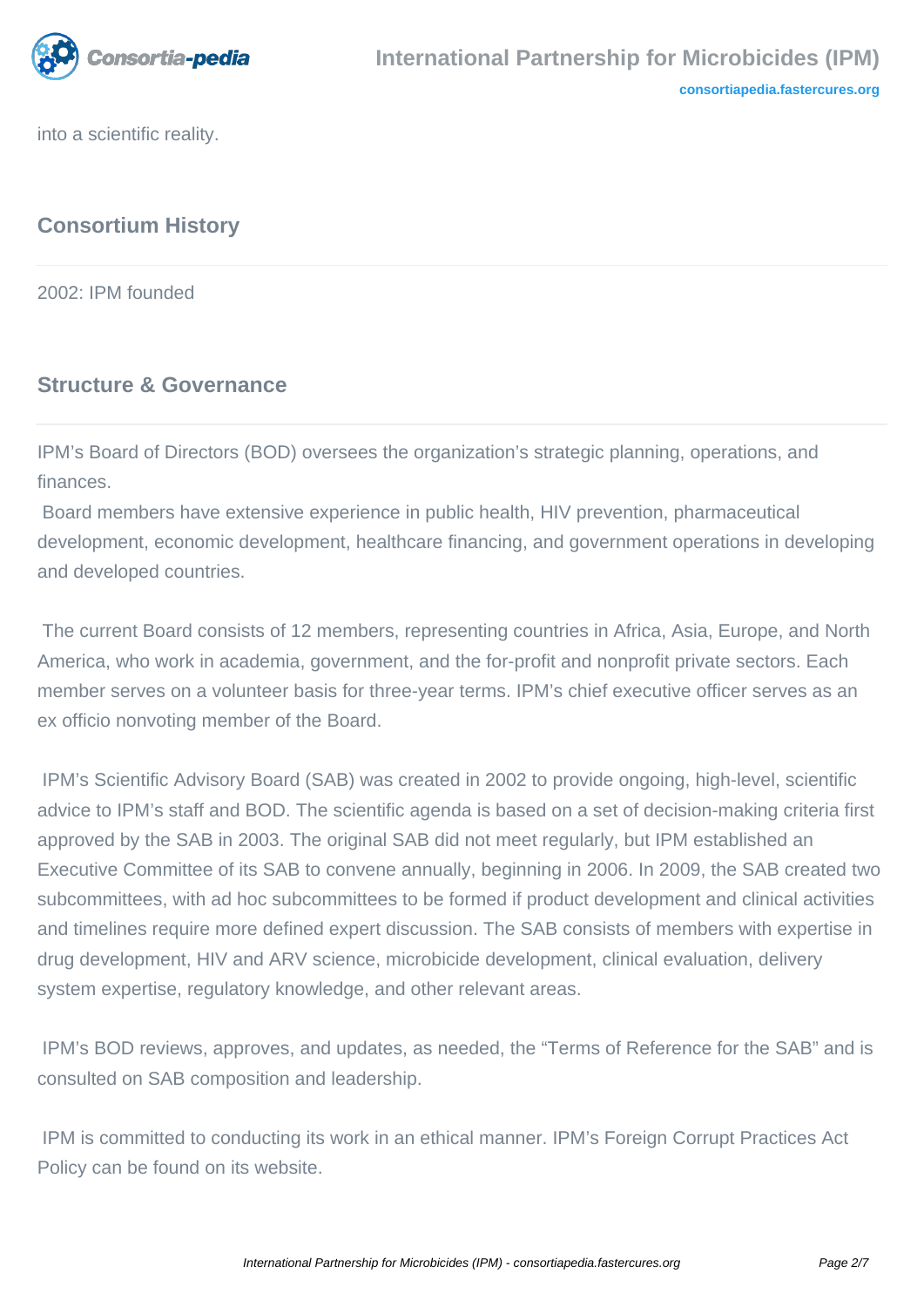

# **Financing**

IPM is supported by a diverse donor base. Major donors who have contributed to IPM since its founding in 2002 include Belgian Development Cooperation, Bill & Melinda Gates Foundation, Canadian International Development Agency, Ministry of Foreign Affairs of Denmark, Flanders Department of Foreign Affairs, Ministry of Foreign and European Affairs of France, Germany Federal Ministry for Economic Cooperation and Development, Irish Aid Department of Foreign Affairs, MAC AIDS Fund, Norwegian Ministry of Foreign Affairs, The Netherlands Ministry of Foreign Affairs, OPEC Fund for International Development, The Rockefeller Foundation, Spain Ministry of Foreign Affairs and Cooperation, Sweden Ministry of Foreign Affairs, Swedish International Development Cooperation Agency, United Kingdom Department for International Development, United Nations Population Fund, U.S. Agency for International Development, U.S. President's Emergency Plan for AIDS Relief (PEPFAR), and World Bank.

## **Patent Engagement**

At IPM, clinical trials are designed with the safety and well-being of all participants as the highest priority. Research center staff closely monitor clinical trial participants' safety throughout the course of the study. In addition, a Safety Evaluation Committee or Data Safety Monitoring Board periodically reviews data from IPM's ongoing studies and makes recommendations, if necessary, to ensure the continued well-being of the participants.

 IPM's clinical trials follow strict ethical guidelines in accordance with the principles of the World Medical Association Declaration of Helsinki, the International Conference on Harmonisation (ICH) Good Clinical Practice (GCP) guidelines, and country-specific clinical trial guidelines and regulations.

 Each of IPM's research studies is approved in advance by in-country regulatory authorities and by provincial and local ethics committees. IPM clinical trials are monitored frequently to ensure the conduct of the trial is in compliance with the protocol, GCP, and applicable regulatory requirements.

#### **Informed Consent**

 IPM is committed to ensuring that all those participating in research studies provide informed consent based on a clear understanding of the study, including the potential risks and benefits of participation.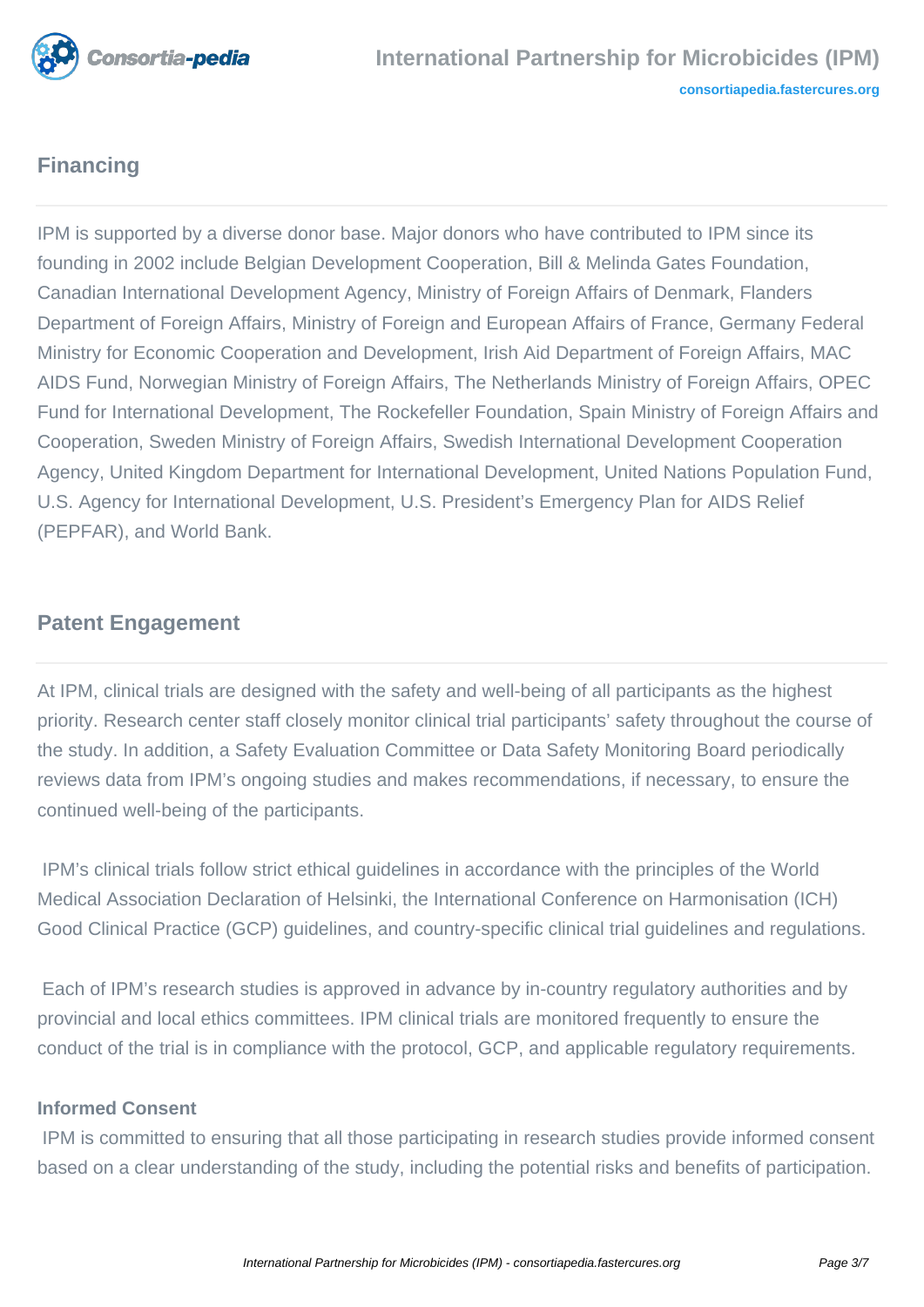

**[consortiapedia.fastercures.org](http://consortiapedia.fastercures.org/)**

Clinical research must be conducted in full partnership with the countries and communities hosting the clinical trials.

#### **Partnering with Local Communities**

 IPM works closely with local research center partners in all aspects of clinical trial planning, including protocol development, approvals, and implementation.

#### **Reaching out to Communities**

 Community involvement is essential because health policy is often heavily influenced by public opinion, and potential new HIV prevention methods cannot be effectively studied without the support of the surrounding community. IPM supports its research center partners in developing and implementing community engagement plans designed to build broad community support for and understanding of microbicides and IPM research studies. The cornerstone of this outreach is a set of extensive community outreach activities designed to:

### **Impact/Accomplishment**

IPM researchers publish scientific and technical articles on a variety of topics from product development and clinical trial results to regulatory policy.

 IPM announced in May 2014 that it received exclusive worldwide rights to a promising HIV prevention medicine called dapivirine from Janssen R&D Ireland, one of the Janssen Pharmaceutical Companies of Johnson & Johnson. The agreement expands on IPM's existing rights to develop, manufacture, and commercialize dapivirine-based products for use by women in developing countries and will now give women in developed countries access to products containing dapivirine, such as a vaginal ring that combines dapivirine and a contraceptive.

 Since IPM's inception in 2002, its pipeline has included products based on ARVs — the same types of drugs that have proven successful in treating HIV/AIDS and preventing mother-to-child transmission in millions of people around the world. The pipeline of ARV compounds at IPM is a result of its partnerships with pharmaceutical companies. Through royalty-free licensing agreements for seven ARVs or active pharmaceutical ingredients and exclusive worldwide rights for one ARV called dapivirine, IPM has access to an array of drugs with a variety of mechanisms of action against HIV infection.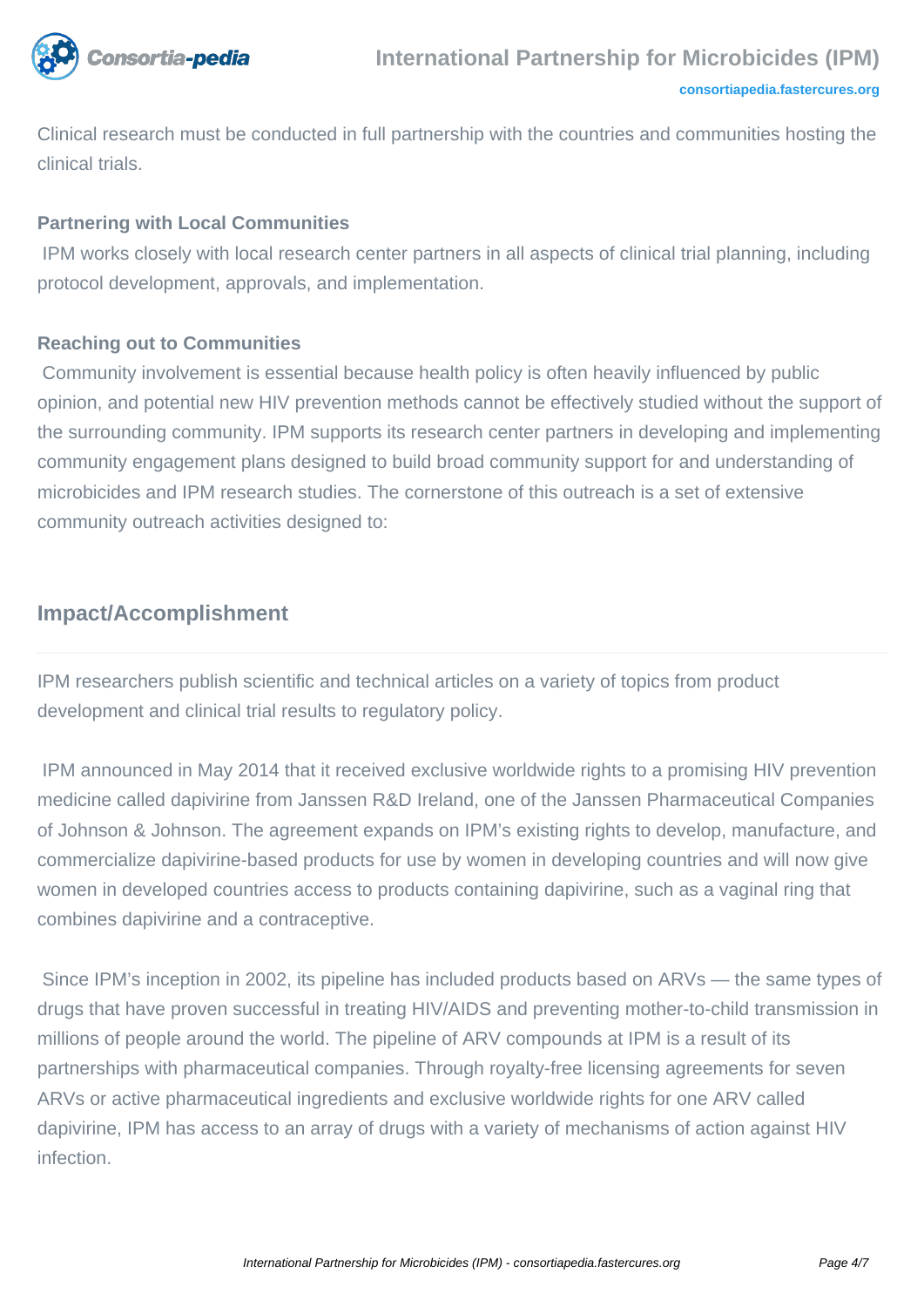

 IPM's clinical trials are carried out sequentially: first to determine the safety of a product and then to test its efficacy or ability to prevent HIV infection. Its initial safety trials, Phase I trials, involve small numbers of women under carefully controlled clinical conditions. Expanded safety trials, Phase I/II, are then conducted to gain additional safety data among more participants over longer periods of time. When the safety trials are complete, longer-term safety and efficacy trials are conducted. IPM has carried out 24 clinical trials to date.

## **Links/Social Media Feed**

| Homepage | http://www.ipmglobal.org/                              |
|----------|--------------------------------------------------------|
| Twitter  | https://twitter.com/IPMicrobicides                     |
| Facebook | https://www.facebook.com/internationalpartnershipformi |
|          | crobicides                                             |

### **Points of Contact**

8401 Colesville Rd., Ste. 200, Silver Spring, MD 20910

## **Sponsors & Partners**

ABL, Inc. Advanced Biosciences Laboratory AIDS-Fondet Albert Einstein College of Medicine Almac AVAC Bristol-Myers Squibb **Catalent** CHAARM CONRAD Desmond Tutu HIV Foundation Deutsche Stiftung Weltbevoelkerung (DSW)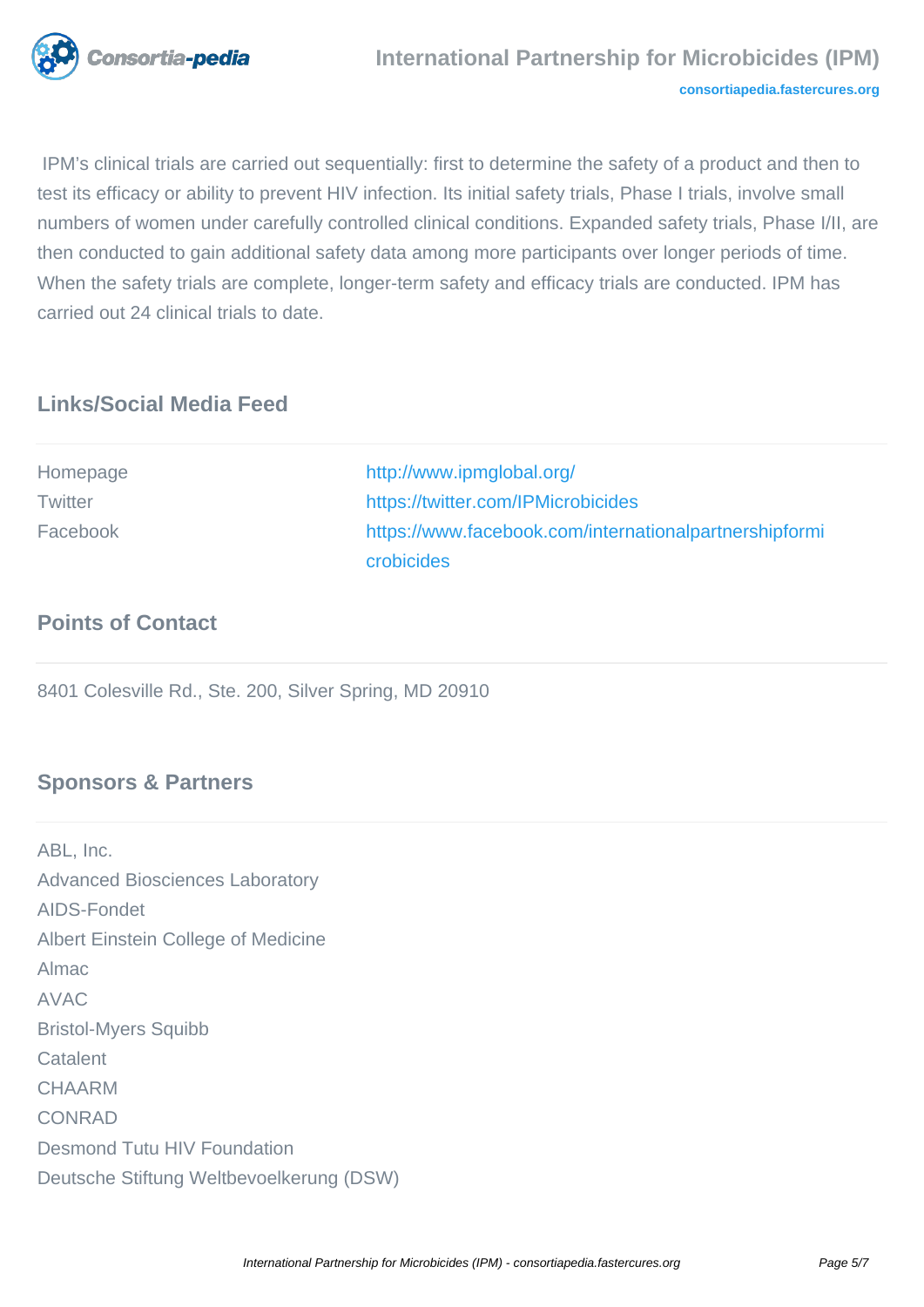

**[consortiapedia.fastercures.org](http://consortiapedia.fastercures.org/)**

Drexel University Equilibres et Populations Fisher Clinical Services Gilead Global Campaign for Microbicides Global Health Technologies Coalition Gynuity Health Projects Huntingdon Life Sciences Imperial College Imquest Biosciences Interagency Coalition on AIDS and Development Janssen Sciences Ireland (UC) Kenya Medical Women's Association Madibeng Centre for Research Magee-Womens Research Institute Maternal, Adolescent, and Child Health, Department of Obstetrics and Gynaecology, University of the Witwatersrand Merck Microbiological Environments MRC/UVRI Uganda Research Unit on AIDS Ndlovu Care Group Omnichem Open Society Initiative for Southern Africa Parexal Particle Sciences, Inc. Penn Pharma PharmaVize Planeta Salud Population Council Prevention of HIV/AIDS Project (PHIVA) Qhakaza Mbokodo QPharma Queens University- Belfast **SENSOA**